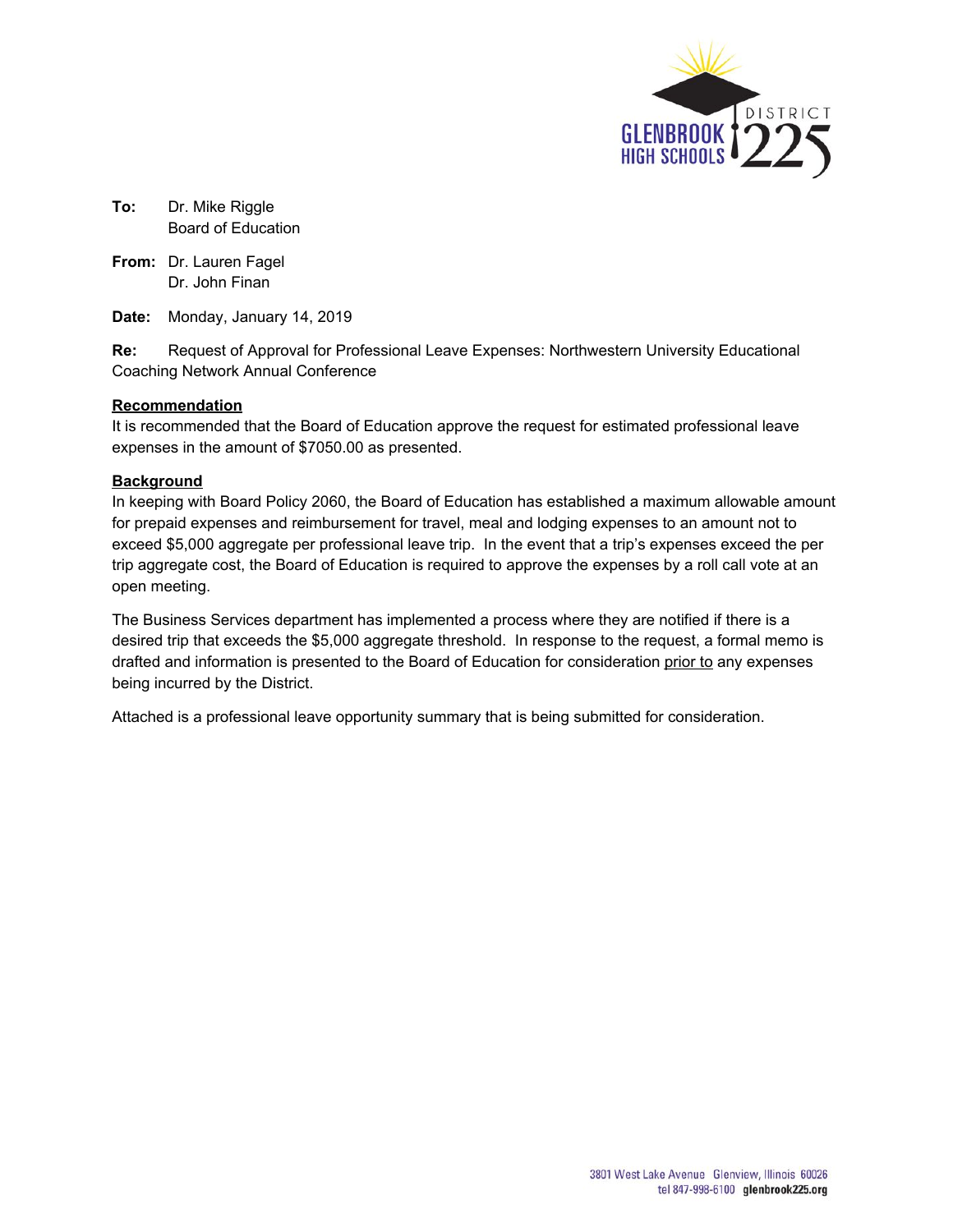# **Request of Approval for Professional Leave Expenses**

| <b>Name of Event</b>                | Dates and Location of Event |
|-------------------------------------|-----------------------------|
| Northwestern University Educational | April 5, 2019 - 8:30 - 3:30 |
| Coaching Network Annual Conference  | Evanston, Illinois          |

### **Overview and Description of Event**

Culturally Responsive Teaching & The Brain: Promoting Authentic Engagement and Rigor Among Culturally and Linguistically Diverse Students. In this workshop by renowned authority, Zaretta Hammond, educators will learn: the four core practices that make culturally responsive teaching different from multicultural education, understand how to use culture as a cognitive scaffold to improve students' thinking skills and build their brain power, the neuroscience behind relational trust as a platform for teaching and learning with diverse students. The workshop follows and expands on the topics presented in her book of the same title.

### **Rationale for Attending Event**

The workshop will provide school staff with a clear definition of culturally responsive teaching, how it works, and an overview of effective culturally responsive teaching practices. This local event allows for staff to learn ways to progress in Glenbrook South's' organizational focus on student identity. Glenbrook South will also conduct a book study on the book Zaretta Hammond authored with over 70 staff members participating.

#### **Outcomes**

Staff will receive a framework to help organize practices related to culturally responsive teaching, protocols to support authentic engagement, strategies to make lessons more culturally responsive across content and subject areas.

### **Possible Alternatives Considered**

Zaretta Hammond is a recognized expert on culturally responsive teaching. This event is taking place locally, which provides a unique opportunity for our staff to learn from an expert about a topic of professional learning at Glenbrook South.

|                         | <b>Per Person Cost</b> | <b>Total Cost</b>                        |
|-------------------------|------------------------|------------------------------------------|
| Substitute(s) Required? | Yes                    |                                          |
| Registration:           | 225.00                 | \$6750 (Based on 30<br>people attending) |
| Lodging:                | N/A                    |                                          |
| Meals:                  | N/A                    |                                          |
| Vehicle Expense:        | \$10.00                | \$300.00                                 |
| Airfare Expense:        | N/A                    |                                          |
| Other:                  | N/A                    |                                          |